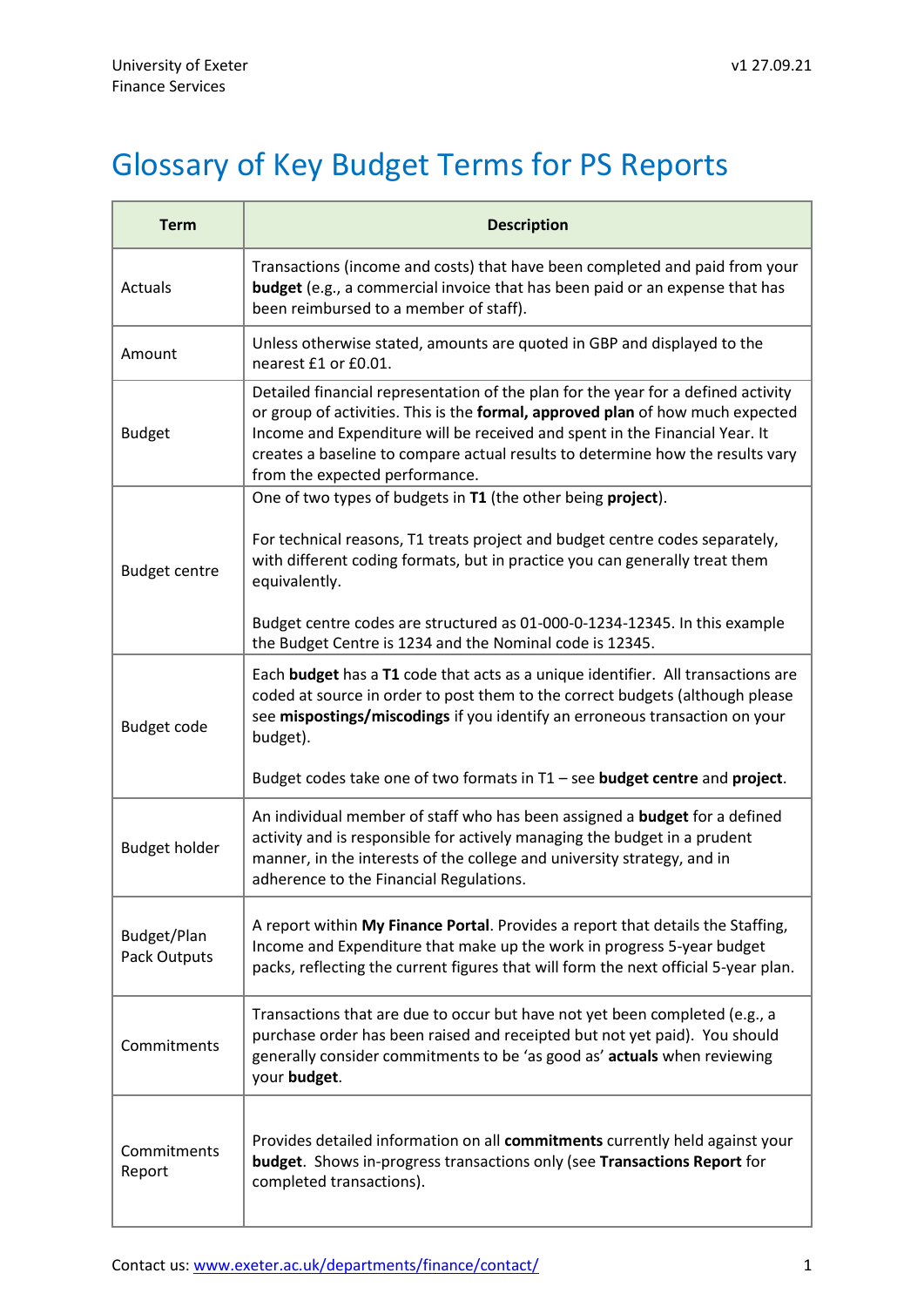| Expense claim                                  | Members of staff (and sometimes students and external partners) who have<br>fronted an eligible cost from their own personal funds can enter an expense<br>claim into T1.<br>Approved expense claims show as actuals against your budget, whilst claims<br>not yet approved show as commitments until they are approved or rejected. |
|------------------------------------------------|--------------------------------------------------------------------------------------------------------------------------------------------------------------------------------------------------------------------------------------------------------------------------------------------------------------------------------------|
| <b>Export to Excel</b>                         | All the reports in the Finance Portal can be exported to Microsoft Excel. A<br>report with multiple tabs will download as a single Excel file, with a separate<br>labelled sheet for each tab. Generally, this won't be required as the reports<br>have the required functionality for in-depth review.                              |
| Financial year                                 | 1 <sup>st</sup> August to 31 <sup>st</sup> July. The months are known as <b>period</b> s, starting with August<br>as period 1 and ending with July as period 12.                                                                                                                                                                     |
| Forecast                                       | This is the most up-to-date prediction of how much Income and Expenditure<br>will be received and spent in the Financial Year. The budget holder will work<br>with the Finance Team to ensure it is updated at regular intervals throughout<br>the year.                                                                             |
| Forecast<br>Remaining<br>Report                | A report within My Finance Portal. Provides a report that will show a simple<br>overview of the remaining Forecast by comparing the YTD actuals plus<br>commitments to the latest submitted Forecast.                                                                                                                                |
| <b>Forecast Pack</b><br>Outputs                | A report within My Finance Portal. Provides a report that details the Staffing,<br>Income and Expenditure that make up the work in progress Forecast packs,<br>reflecting the current figures that will form the next official Forecast.                                                                                             |
| Mispostings /<br>miscodings                    | Occasionally, transactions might be coded incorrectly and hence posted to the<br>wrong budget. If you identify any such transactions on your budget, or a<br>transaction you expect to see is not showing, please speak to your finance<br>team.                                                                                     |
| Monthly<br>Management<br><b>Accounts Packs</b> | A report within My Finance Portal. Provides a summary of the actuals (by<br>month, year to date (YTD) or full year) compared to a selected Forecast or the<br>Revised Budget.                                                                                                                                                        |
| My Finance<br>Portal                           | The tool accessed through T1 enabling budget holders to view their budgets,<br>actuals and commitments for the current and previous financial year.                                                                                                                                                                                  |
| Nominal code                                   | The five-digit section of your budget code appearing at the end of the coding<br>string. This denotes a particular type of activity, e.g., 15308 is Consultancy<br>Income and 25710 is Travel Overseas.                                                                                                                              |
| <b>Original Budget</b>                         | This shows the original approved Budget at the start of the Financial Year<br>before any adjustments are made. Also see Revised Budget.                                                                                                                                                                                              |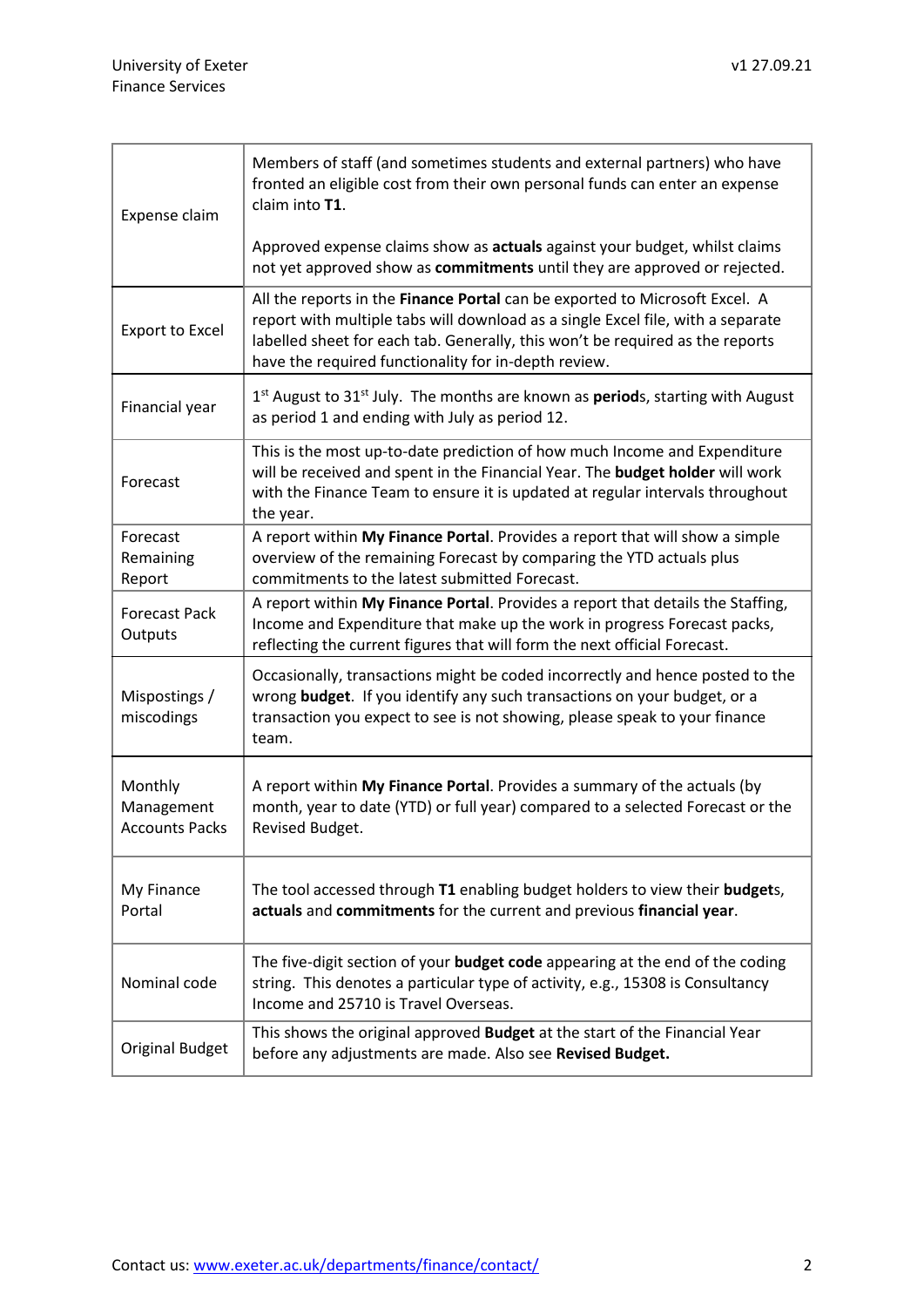| Payroll / staff<br>costs    | Salaries/wages plus on-costs (NI, pension, etc).<br>In some of My Finance Portal's reports, payroll costs are split out from non-pay<br>costs to give a more informative view. Some of the reports also break down<br>the costs by employee and period. Please be mindful of the potential<br>sensitivity of this data. |
|-----------------------------|-------------------------------------------------------------------------------------------------------------------------------------------------------------------------------------------------------------------------------------------------------------------------------------------------------------------------|
| Period                      | Month within the financial year, starting with August as period 1 and ending<br>with July as period 12.                                                                                                                                                                                                                 |
| PO to receipt               | Unreceipted purchase order which should potentially be receipted (if<br>goods/services have been delivered; see receipted PO). A PO to receipt is a<br>commitment.                                                                                                                                                      |
| Prior year                  | The previous financial year.                                                                                                                                                                                                                                                                                            |
| Project                     | One of two types of budgets in T1 (the other being budget centre).                                                                                                                                                                                                                                                      |
|                             | For technical reasons, T1 treats project and budget centre codes separately,<br>with different coding formats, but in practice you can generally treat them<br>equivalently.                                                                                                                                            |
|                             | They can be Capital (C), Research (R), or if neither of these, General (G).                                                                                                                                                                                                                                             |
|                             | Project codes are structured as 123456-G-00-1234-5678-12345. In this<br>example, the Project code is 123456 and the Budget Centre is 5678.                                                                                                                                                                              |
| Purchase order              | A formal intention to buy defined goods/services. If a requisition is raised and<br>approved in T1 against your budget, this becomes a purchase order, which is a<br>commitment to buy.                                                                                                                                 |
| Receipted PO                | Receipted purchase order. When goods/services have been delivered, the<br>relevant PO in T1 should be receipted. This provides authority for the<br>University to pay the invoice once sent by the supplier.<br>Until the invoice is paid, a receipted PO is a commitment rather than an actual.                        |
| Revised budget              | The most recently approved total budget for the current financial year, after<br>allowing for any approved budget amendments. Also see Original Budget.                                                                                                                                                                 |
| Scholarships<br>commitments | Scholarship (fee discount and/or maintenance grant) payments scheduled but<br>not yet paid for the current financial year.                                                                                                                                                                                              |